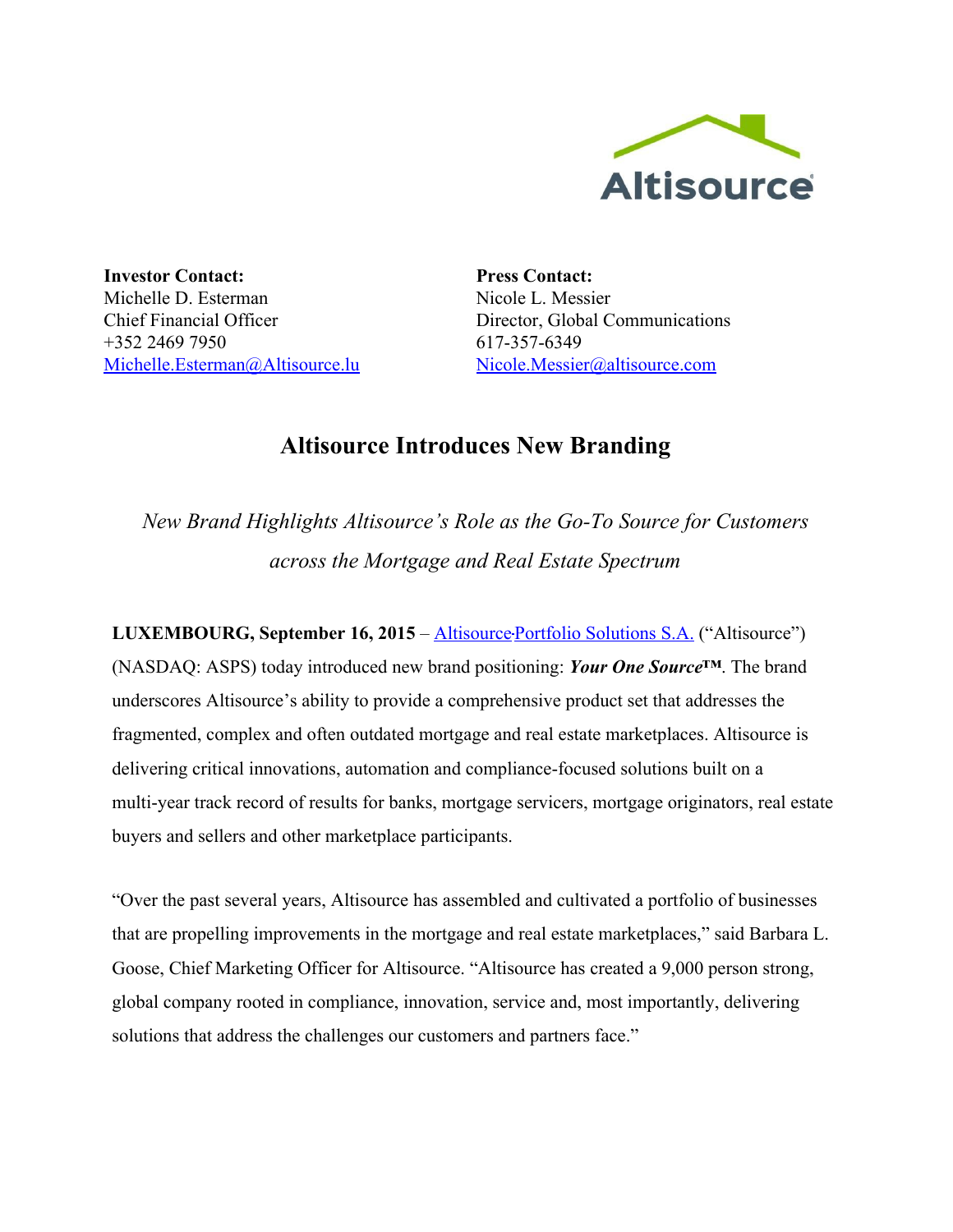Altisource has consistently found ways to ease pain points in the inefficient mortgage and real estate marketplaces with solutions that address many of the elements of the home buying, selling, lending, investment and maintenance lifecycle. It is delivering innovation and results for customers in a number of key areas:

- **Online Real Estate:**Altisource is executing on its vision to establish new and more efficient ways for home buyers and sellers to purchase and sell homes online through its Owners.com® platform. Now a top ten nationwide brokerage, Owners.com featured \$11.5 billion in self-directed home listings in 2014 and has helped over  $400,000$  consumers buy and sell homes and save nearly \$2 billion in selling expenses as compared to the traditional broker model.
- **Mortgage Originations:**Altisource is playing a major role supporting the mortgage origination market and driving efficiency and compliance through its mortgage marketplace and solutions. Lenders One **®**members originated approximately \$200 billion in mortgages in 2014, representing 18 percent of the U.S. mortgage market for the year, and Lenders One's revenue generating and cost savings programs have helped its members increase their earnings by over \$100 million in the past 15 years. Altisource saw a 20 percent increase in loan volume closed through its Architect<sup>®</sup> loan origination software in the first half of 2015 compared to the same period in the prior year. Architect is part of Altisource's Mortgage Builder® platform, which achieved TRID-ready status in June 2015.
- Servicer-Related Services (default): Altisource is providing technology and processes to efficiently and effectively manage distressed properties. Altisource has also developed a program to renovate distressed homes to improve neighborhoods and increase sale proceeds. Altisource is helping major banks and institutions meet their asset management needs – with more than 25,000 REO properties sold, 500,000 home valuations performed and 2.5 million property inspections completed per year. Leveraging Hubzu®,